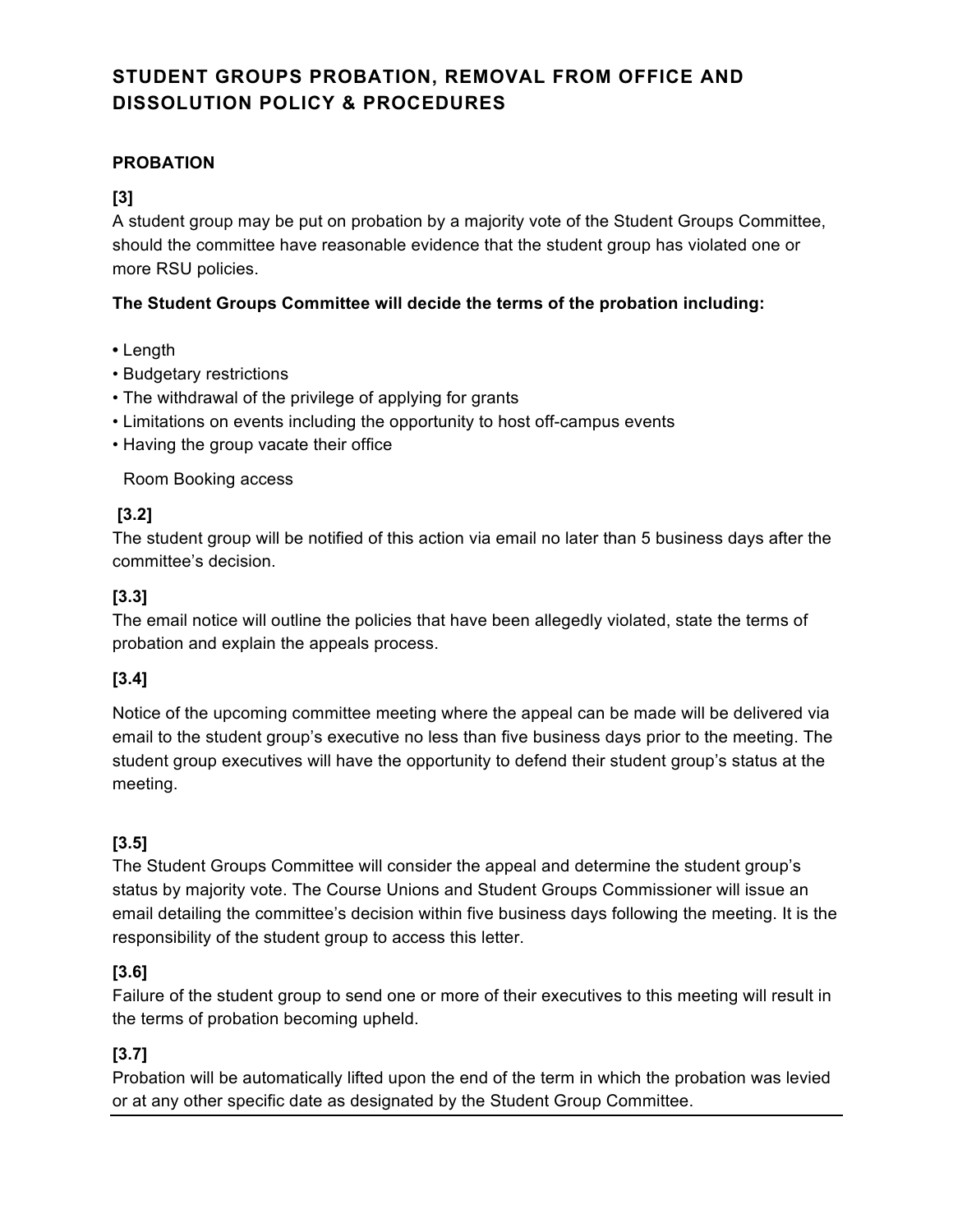# **APPEAL OF PROBATION**

#### **3.8**

A student group has the right to appeal their probation as decided by the Student Groups Committee to the RSU Board of Directors by providing a written request of appeal to the RSU Secretary of the Board a minimum of five business days prior to the next regularly scheduled Board of Directors meeting.

## **3.9**

The appeal will be placed on the agenda and the student group recognized to speak on behalf of the appeal by the Chair of the Board.

## **3.10**

After hearing the appeal, the RSU Board of Directors, by majority vote, may decide to;

- uphold the decision of the Student Groups Committee or to review the decision
- extend the probationary status period and decide on applicable sanctions and restrictions
- to lift some or all sanctions
- to dissolve the student group

### **3.11**

The RSU Board of Directors will decide on the student group's probationary status, to be determined by majority vote, at this meeting and not in the presence of the student group. The Vice-President Student Life and Events will issue an email of the committee's decision no more than five business days following the meeting. It is the responsibility of the student group to access this email.

### **3.12**

Failure of the student group to send one or more of their executives to this meeting will result in the Student Groups Committee's decision being upheld

# **3.13**

Once appeals have been exhausted or have failed to meet appeal deadlines and once a student group's executive removed from office, the Student Groups Committee shall, within 10 working days, undertake to conduct a by-election to replace the outgoing student group executive in accordance with student group election guidelines.

**3.14** No past executives of the dissolved student group may run for an executive position.